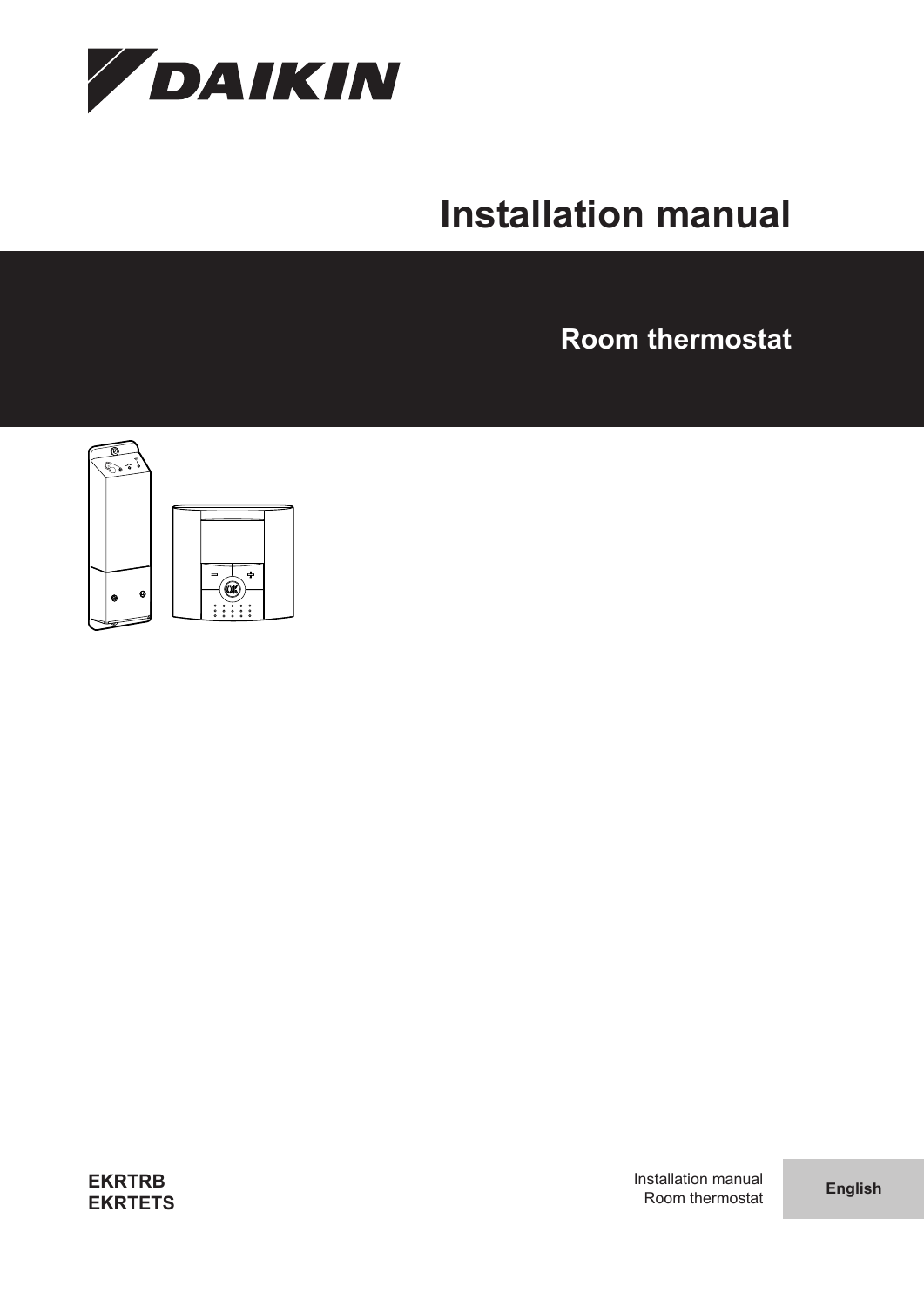# **Table of contents**

| 1 | <b>About the documentation</b><br>11                       |       |                                  | 2<br>$\overline{2}$ |  |
|---|------------------------------------------------------------|-------|----------------------------------|---------------------|--|
| 2 | <b>Specific installer safety instructions</b>              |       |                                  | 2                   |  |
| 3 |                                                            |       | <b>About the room thermostat</b> | 2                   |  |
| 4 | <b>About the box</b><br>2                                  |       |                                  |                     |  |
|   | 41                                                         |       |                                  | $\overline{2}$      |  |
| 5 | <b>Preparation</b>                                         |       |                                  |                     |  |
|   | 5.1                                                        |       |                                  | 3                   |  |
| 6 | <b>Installation</b>                                        |       |                                  |                     |  |
|   | 61                                                         |       |                                  | 3                   |  |
|   | 6.2                                                        | 4     |                                  |                     |  |
|   | To install the external temperature sensor as floor<br>6.3 |       |                                  |                     |  |
|   |                                                            |       |                                  | 4                   |  |
|   | <b>Configuration</b>                                       |       |                                  | 5                   |  |
|   | 7.1                                                        |       |                                  | 5                   |  |
|   |                                                            | 711   |                                  | 5                   |  |
|   |                                                            | 7.1.2 |                                  | 5                   |  |
|   | 7.2                                                        |       |                                  | 5                   |  |
|   |                                                            | 7.2.1 |                                  | 5                   |  |
|   |                                                            | 7.2.2 |                                  | 5                   |  |
|   | 7.3                                                        |       |                                  |                     |  |
|   | 7.4                                                        |       |                                  |                     |  |
|   |                                                            | 7.4.1 |                                  | 6                   |  |
|   | 7.5                                                        |       |                                  | 7                   |  |
| 8 |                                                            |       | <b>Technical specifications</b>  | 7                   |  |

# <span id="page-1-0"></span>**1 About the documentation**

# <span id="page-1-1"></span>**1.1 About this document**

#### **Target audience**

Authorised installers

#### **Documentation set**

This document is part of a documentation set. The complete set consists of:

#### ▪ **Installation manual:**

- Installation instructions
- Format: Paper (supplied in the kit)
- **Operation manual:**
	- Installation instructions
	- Format: Paper (supplied in the kit)

Latest revisions of the supplied documentation may be available on the regional Daikin website or via your dealer.

The original documentation is written in English. All other languages are translations.

# <span id="page-1-2"></span>**2 Specific installer safety instructions**

Always observe the following safety instructions and regulations.

### **CAUTION**

Do NOT pinch the wiring.

### **WARNING**

A main switch or other means for disconnection, having a contact separation in all poles, MUST be incorporated in the fixed wiring in accordance with applicable legislation.

#### **WARNING** ∕∖∖

All field wiring and components MUST be installed by a licensed electrician and MUST comply with the applicable legislation.

#### **WARNING** ハ

Before obtaining access to terminals, all power circuits MUST be interrupted.

# <span id="page-1-3"></span>**3 About the room thermostat**

The room thermostat can be used to control Daikin systems. This includes radiator heating and floor heating/cooling applications. The room thermostat is typically connected to Daikin units. See the "Application guidelines" chapter in the installer reference guide of your unit for examples.

- In case of floor heating-only applications, the room thermostat can be connected to the individual motorised valve of the floor heating loop.
- If a floor heating-only application is used in combination with fan coil units, each fan coil unit should have its dedicated fan coil thermostat.

Optionally, the external temperature sensor EKRTETS can be connected to the thermostat and used as:

- external ambient temperature sensor to control the room temperature (instead of the internal temperature sensor of the room thermostat). In this case, install the temperature sensor where you want to control the ambient temperature.
- floor temperature sensor (only for floor heating/cooling applications) to prevent dew on the floor in case of floor cooling. In this case, install the temperature sensor in the floor. See ["6.3 To](#page-3-1) [install the external temperature sensor as floor temperature](#page-3-1) [sensor" \[](#page-3-1) $\blacktriangleright$  [4](#page-3-1)] for more information.

# <span id="page-1-4"></span>**4 About the box**

### <span id="page-1-5"></span>**4.1 To unpack the room thermostat**



**a** Plugs and screws (for the room thermostat)

Installation manual 2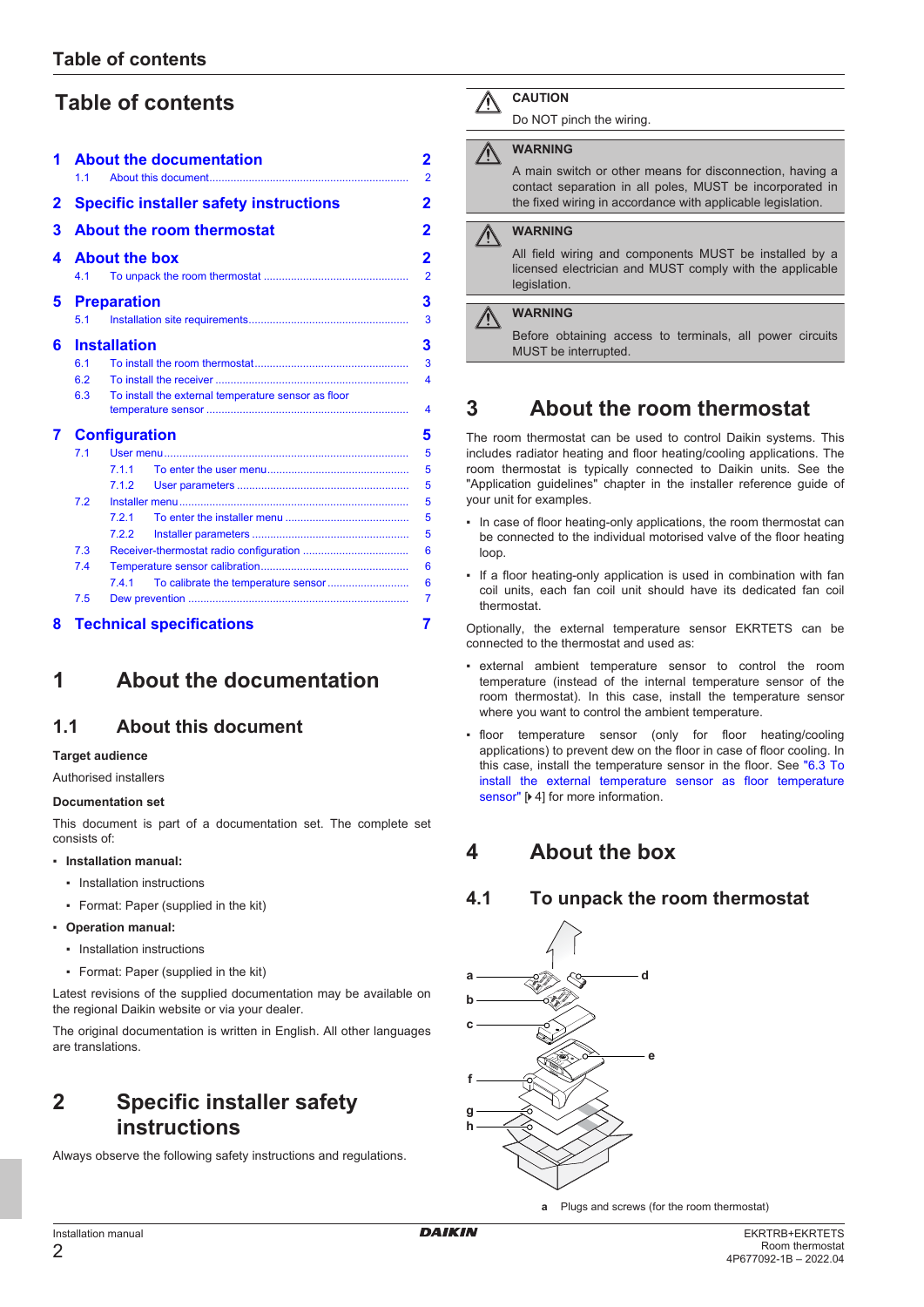- **b** Plugs and screws (for the receiver)
- **c** Receiver
- **d** Batteries (for the room thermostat)
- **e** Room thermostat<br>**f** Room thermostat **f** Room thermostat holder
- **g** Installation manual
- **h** Operation manual

# <span id="page-2-0"></span>**5 Preparation**

### <span id="page-2-1"></span>**5.1 Installation site requirements**

- Do NOT install the room thermostat within 50 cm of any appliances or devices that emit electronic or wireless signals.
- Do NOT install the room thermostat near or above radiators or heat emitters.
- Mount the room thermostat at least 1.5 m from the ground.
- Mind the following spacing installation guidelines:



When selecting the installation location of the receiver, also take into account the following recommendations for optimum signal reception:

- The receiver is designed to be installed indoors, typically close the indoor unit.
- The receiver is designed to be installed in a vertical orientation only.
- Do NOT install the receiver in metal boxes or near vertical metal pipes and electronic circuits.
- Mount the receiver at least 1.5 m from the ground.

# <span id="page-2-2"></span>**6 Installation**

# <span id="page-2-3"></span>**6.1 To install the room thermostat**

#### **Wall-mounted installation**

In case the optional external temperature sensor has been installed as a floor temperature sensor, mounting the room thermostat to the wall is required.

**1** Only in case of external temperature sensor: use a flathead screwdriver to remove the connector from the back of the room thermostat.



**2** Insert the sensor wiring in the terminal slots and tighten the screws with a flathead screwdriver.



**3** Slide terminal block back onto the exposed pins on the back of the room thermostat.



# **CAUTION**

- Do NOT pinch the wiring.
- **4** Open the battery compartments and remove the battery insulators.

**Result:** The screw holes become visible.

- **5** Drill holes in the wall taking the dimensions of the thermostat into account and insert the supplied plugs in the holes.
- **6** Fasten the room thermostat to the wall with the supplied screws.



- **7** Cover up the cutout holes with electrical tape (field supply).
- **8** Insert the included batteries in the battery compartments.
- **9** Close the battery compartments.

**Result:** The room thermostat is ready for use.

#### **Tabletop installation**

You can only use the thermostat as a tabletop solution when the external temperature sensor is NOT installed. In this case, the room thermostat functions as a completely wireless unit and can be put in its holder anywhere in the house.

- **10** Open the battery compartments and remove the battery insulators.
- **11** Insert the included batteries in the battery compartments.
- **12** Put the room thermostat into its holder.

**Result:** The room thermostat is ready for use.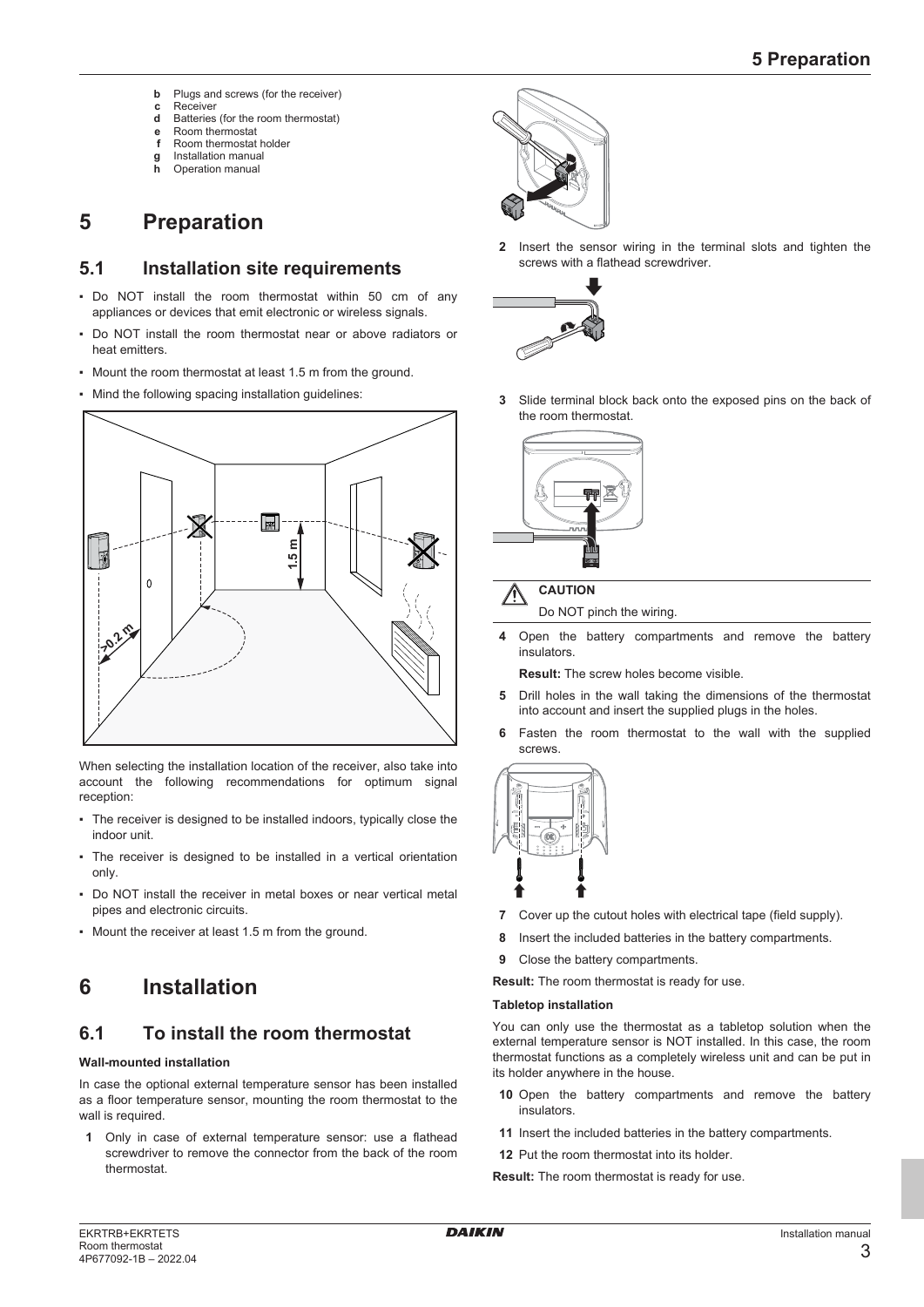# <span id="page-3-0"></span>**6.2 To install the receiver**

#### **WARNING** ΛN

Before obtaining access to terminals, all power circuits MUST be interrupted.

**Prerequisite:** You have considered the installation site requirements for the receiver when selecting the installation location. See ["5.1 Installation site requirements" \[](#page-2-1) [3\]](#page-2-1) for more information.

- **1** Drill holes in the wall, taking into account the dimensions of the receiver.
- **2** Insert the supplied plugs in the holes.
- **3** Fasten the receiver to the wall with the supplied screws.
- **4** Unscrew the front cover screws of the receiver and remove the front cover.
- **5** Unscrew both screws of the lower right cable bracket and remove the bracket.



**6** According to your application, perform the wiring:

#### **WARNING**

All field wiring and components MUST be installed by a licensed electrician and MUST comply with the applicable legislation.

#### **Unit**

Refer to the wiring diagram or the addendum book for optional equipment of the unit. Use a wire size between  $0.75$  mm<sup>2</sup> and 1.50 mm<sup>2</sup>. Example unit:



#### **Motorised valve**

Wire the motorised valve and the receiver as shown below (heating only applications). Use a wire size between 0.75 mm<sup>2</sup> and 1.50 mm<sup>2</sup>.



The output relays (H and C are voltage-free contacts) can handle a maximum load of  $5 A - 230 V$ . For heating only application, wire connection C is not to be installed.

#### **WARNING**

A main switch or other means for disconnection, having a contact separation in all poles, MUST be incorporated in the fixed wiring in accordance with applicable legislation.

#### **NOTICE**

To connect 2A (X1M), use a wire size of 0.75 mm<sup>2</sup>.

- **7** Put the cable bracket back in place and tighten the screws.
- **8** Put the receiver cover back in place and tighten the screws.

#### **INFORMATION**

To fully complete the installation of the receiver, configure the radio connection between the receiver and the room thermostat. See ["7.3](#page-5-0)  [Receiver-thermostat radio](#page-5-0) [configuration" \[](#page-5-0) $\triangleright$  [6\]](#page-5-0) for more information.

#### **NOTICE**

To ensure access, keep the front of the receiver clear at all times.

### <span id="page-3-1"></span>**6.3 To install the external temperature sensor as floor temperature sensor**

As it should be integrated into the floor, the installation of EKRTETS should be planned and performed in advance. When EKRTETS is installed as a floor temperature sensor, the room thermostat must be mounted to the wall. See ["6.1 To install the room thermostat" \[](#page-2-3)[4](#page-2-3)[3\]](#page-2-3) for more information.



#### **INFORMATION**

The following procedure only serves as an example. Your actual situation may differ from what is represented here.

**Prerequisite:** You have considered the site requirements for the room thermostat when selecting the installation location. See ["5.1 Installation site requirements" \[](#page-2-1)> [3\]](#page-2-1) for more information.

**1** Integrate the temperature sensor in an electrical conduit (Ø16 mm maximum) in the floor construction.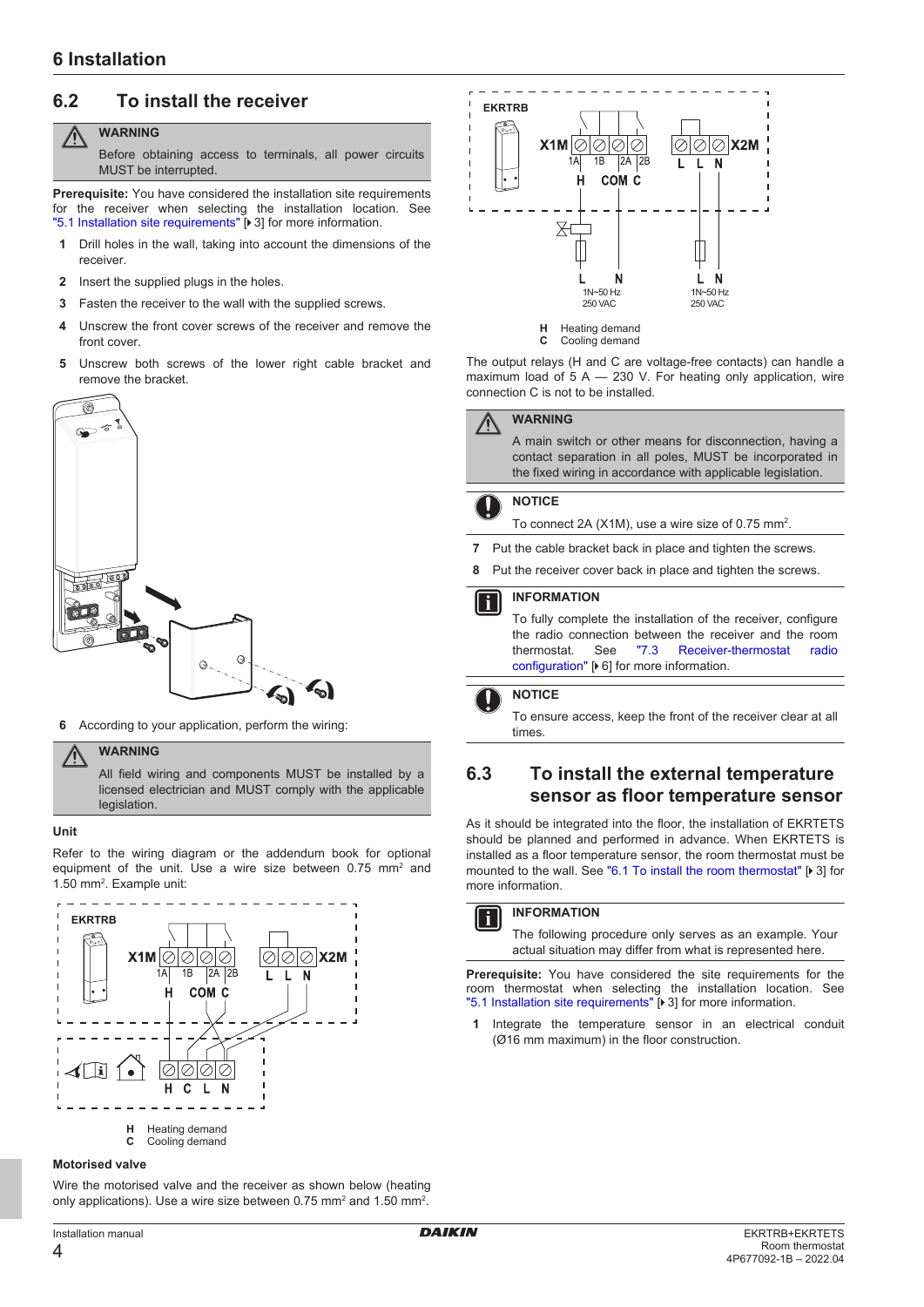# **7 Configuration**



- **a** Room thermostat<br>**b** External temperat
- **b** External temperature sensor conduit<br>**c** External temperature sensor (EKRTI
- **c** External temperature sensor (EKRTETS)<br>**d** Water pipes
- **d** Water pipes
- **2** Pass the temperature sensor cable through the conduit until it reaches the seal.
- **3** Connect the temperature sensor wiring to the room thermostat as described in ["6.1 To install the room thermostat" \[](#page-2-3) $\triangleright$  [3\].](#page-2-3)
- **4** On the room thermostat, set the value for parameter 20 (rEGU) to FLR in the installer menu. For more information about the installer menu, see ["7.2 Installer menu" \[](#page-4-4)> [5\]](#page-4-4).

**NOTICE**

Properly seal the temperature sensor electrical conduit in order to protect the room thermostat from hot air currents and to allow for possible future replacement of the temperature sensor.

# <span id="page-4-0"></span>**7 Configuration**

### <span id="page-4-1"></span>**7.1 User menu**

The user menu allows you to set basic room thermostat parameters.

#### <span id="page-4-2"></span>**7.1.1 To enter the user menu**

**1** Press and hold **Q** for 5 seconds.

**Result:** The first parameter (rF INI) of the user menu appears on the display.

To exit the user menu, use the navigation buttons to select the "End" parameter and press  $\mathbf{C}$ .

#### <span id="page-4-3"></span>**7.1.2 User parameters**

| <b>Parameter</b> |             | <b>Description</b>             |  | Possible values <sup>(a)</sup> |      |      |
|------------------|-------------|--------------------------------|--|--------------------------------|------|------|
| #                | <b>Name</b> |                                |  |                                |      |      |
| 00               | rF INI      | Radio configuration mode       |  |                                |      |      |
| 01               | dEG         | Temperature unit used          |  | - °C                           |      |      |
|                  |             | on display                     |  | $\cdot$ °F                     |      |      |
| 02               |             | Time format used on<br>display |  | • 24H<br>display)              | (24) | hour |
|                  |             |                                |  | 12H (12 hour display)          |      |      |
| 03               | dst         | Daylight summer time<br>change |  | yes (enabled)                  |      |      |
|                  |             |                                |  | no (disabled)                  |      |      |

| <b>Parameter</b> |                | <b>Description</b>                                                                                                              | Possible values <sup>(a)</sup>                            |  |
|------------------|----------------|---------------------------------------------------------------------------------------------------------------------------------|-----------------------------------------------------------|--|
| #                | <b>Name</b>    |                                                                                                                                 |                                                           |  |
| 04               | <b>AirC</b>    | Internal temperature<br>sensor calibration.                                                                                     | See "7.4 Temperature<br>sensor                            |  |
| 05               | <b>AMbC</b>    | External temperature<br>sensor calibration                                                                                      | calibration" $\triangleright$ 6] for<br>more information. |  |
| 06               | НG             | Anti-freeze temperature<br>in holiday mode                                                                                      | $-10^{\circ}$ C<br>Range: $0.5^{\circ}$ C~10°C            |  |
| 07               | <b>ITCS</b>    | Intelligent Temperature<br>Control System <sup>(b)</sup>                                                                        | yes (enabled)<br>٠<br>no (disabled)<br>٠                  |  |
| 08               | <b>CIr ALL</b> | Clear user settings: press and hold @ for 5<br>seconds to reset all setpoints and user<br>parameters to their default settings. |                                                           |  |
| 09               | <b>CHAn</b>    |                                                                                                                                 |                                                           |  |
| 10               | <b>VErS</b>    | Software version                                                                                                                |                                                           |  |
| 11               | End            | Exit the user menu. Press <b>OD</b> to exit.                                                                                    |                                                           |  |

(a) The default values are listed in **bold**.

 $<sup>(b)</sup>$  If enabled, this function will activate the installation in advance</sup> (up to a maximum of 2 hours) to ensure that the desired setpoint is reached at the appropriate time according to the set program. With every program change, the room thermostat measures the time taken by the installation to reach the setpoint to compensate for any temperature differences that may be present at different times. This allows you to make program changes without needing to adjust the temperature in advance, because the room thermostat does this automatically.

### <span id="page-4-4"></span>**7.2 Installer menu**

The installer menu is used to modify advanced parameters that are not available in the user menu.

#### <span id="page-4-5"></span>**7.2.1 To enter the installer menu**

**1** Press and hold **in** for 5 seconds.

**Result:** The first parameter (rEGU) of the installer menu appears on the display.

To exit the installer menu, use  $\blacksquare$  and  $\blacksquare$  to select the End parameter and press  $\overline{\textbf{00}}$ .

#### <span id="page-4-6"></span>**7.2.2 Installer parameters**

| <b>Parameter</b> |             | <b>Description</b> | Possible values <sup>(a)</sup>                                                                                                                                                                 |  |
|------------------|-------------|--------------------|------------------------------------------------------------------------------------------------------------------------------------------------------------------------------------------------|--|
| #                | <b>Name</b> |                    |                                                                                                                                                                                                |  |
| 20               | rEGU        | Sensor type        | AIR:<br>internal<br>٠<br>temperature<br>sensor<br>of<br>the<br>room<br>thermostat<br><b>EKRTETS</b><br>amb:<br>٠<br>installed as external<br>temperature sensor<br><b>EKRTETS</b><br>FLR:<br>٠ |  |
|                  |             |                    | installed<br>floor<br>as<br>sensor<br>$FL.L: -$                                                                                                                                                |  |
| 21               | <b>MOde</b> | Operation mode     | <b>Hot:</b> heating mode<br>۰<br>Cld: cooling mode<br>٠<br>rEv: reversible mode                                                                                                                |  |
|                  |             |                    | • Aut: automatic mode                                                                                                                                                                          |  |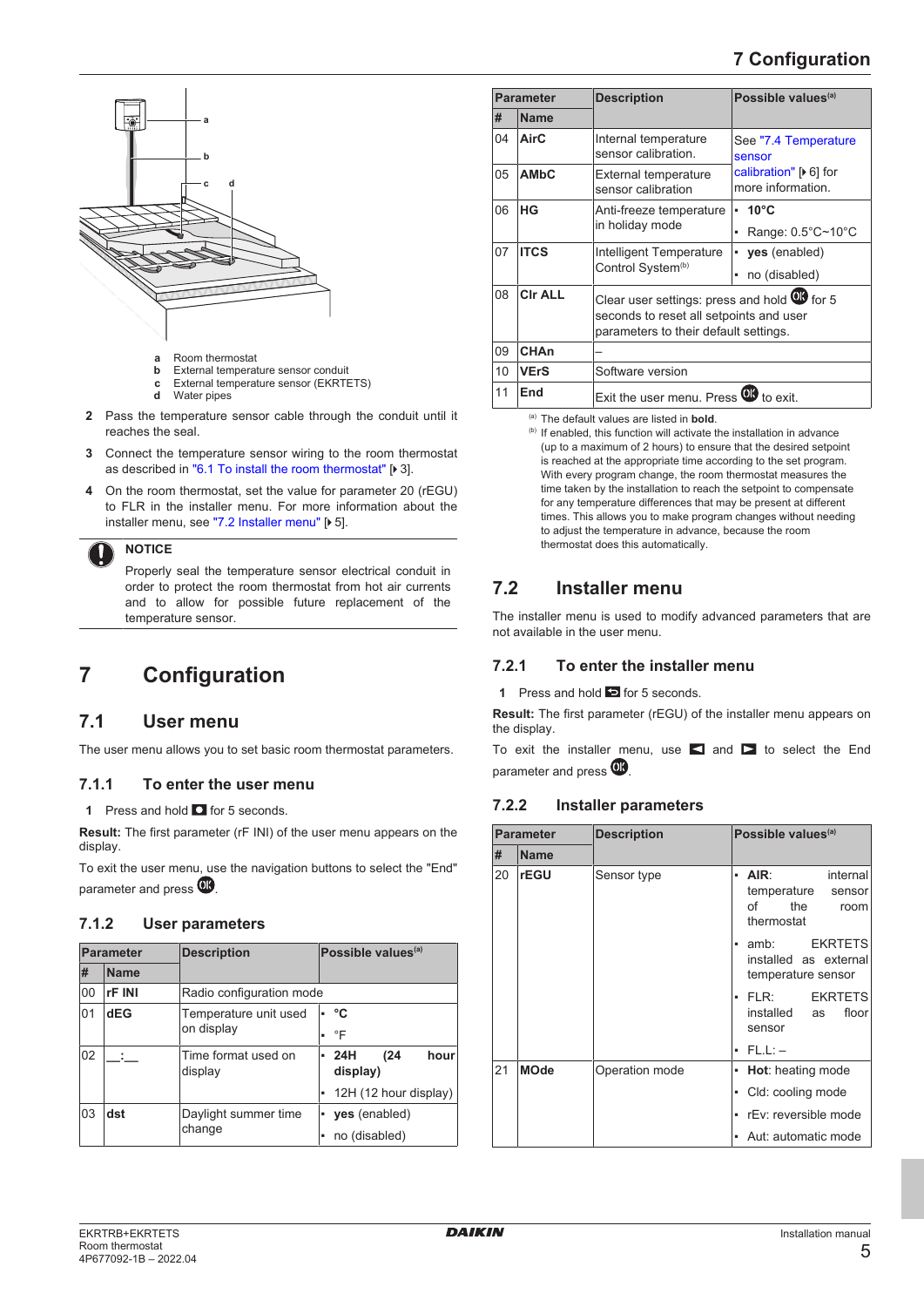# **7 Configuration**

| <b>Parameter</b> |                 | <b>Description</b>                                                                                                                                     | Possible values <sup>(a)</sup>                               |
|------------------|-----------------|--------------------------------------------------------------------------------------------------------------------------------------------------------|--------------------------------------------------------------|
| #<br><b>Name</b> |                 |                                                                                                                                                        |                                                              |
| 21               | Cld             | Enable cooling mode<br>submenu (select Cld<br>the submenu)                                                                                             | ×.<br>yes (enabled)<br>• no (disabled)                       |
| 22               | <b>AirS</b>     | View measured values of the internal<br>temperature sensor (displayed in °C/°F)                                                                        |                                                              |
| 23               | <b>AmbS</b>     | View measured values of the external ambient<br>temperature sensor (displayed in °C/°F)                                                                |                                                              |
| 24               | <b>RecS</b>     | View measured values of the floor temperature<br>sensor (displayed in °C/°F)                                                                           |                                                              |
| 25               | FL.Lo           |                                                                                                                                                        |                                                              |
| 26               | FL.Hi           |                                                                                                                                                        |                                                              |
| 27               | reg             | Regulation type                                                                                                                                        | bp: proportional band<br>(PWM 2°C/10 min)                    |
|                  |                 |                                                                                                                                                        | • hys:<br>hysteresis<br>$(0.5^{\circ}C)$                     |
| 28               | UF <sub>1</sub> | Concrete type (use<br>when $27 = bp)^{(b)}$                                                                                                            | liquid concrete<br>uf1:<br>with<br>low thickness<br>(< 6 cm) |
|                  |                 |                                                                                                                                                        | uf2:<br>traditional<br>with<br>concrete<br>thickness >6 cm   |
| 29               | Bp1             |                                                                                                                                                        |                                                              |
| 30               | Wir             |                                                                                                                                                        |                                                              |
| 31               | min             | Minimum settable                                                                                                                                       | ×,<br>$5^{\circ}$ C                                          |
|                  |                 | temperature value <sup>(c)</sup>                                                                                                                       | Range: 5°C~15°C                                              |
| 32               | <b>MAX</b>      | Maximum settable                                                                                                                                       | ä,<br>$37^{\circ}$ C                                         |
|                  |                 | temperature value <sup>(c)</sup>                                                                                                                       | Range: 20°C~37°C                                             |
| 33               | Win             | Open window detection                                                                                                                                  | ä,<br>yes (enabled)                                          |
|                  |                 | function                                                                                                                                               | no (disabled)                                                |
| 34               | rH              | Humidity threshold                                                                                                                                     | ä,<br>55%                                                    |
|                  |                 | value                                                                                                                                                  | Range: 0%~100%                                               |
| 35               | dEv             | Dew prevention                                                                                                                                         | yes (enabled)                                                |
|                  |                 | function <sup>(b)</sup>                                                                                                                                | no (disabled)                                                |
| 36               | Cir EEp         | Clears the room thermostat memory and reset all<br>parameters to their default values. Press and<br>hold <b>OD</b> for a few seconds to reset the room |                                                              |
|                  |                 | thermostat to its factory settings.                                                                                                                    |                                                              |
| 37               | End             | Exit the installer menu. Press @ to exit.                                                                                                              |                                                              |

(a) The default values are listed in **bold**.

(b) Only in case EKRTETS is installed as floor temperature sensor.

(c) Applies to heating and cooling operation.

### <span id="page-5-0"></span>**7.3 Receiver-thermostat radio configuration**

In order to make communication between the room thermostat and the receiver possible, you need to configure the radio connection.

**1** Put the receiver in radio configuration mode by pressing the push button for 10 seconds.

**Result:** The RF LED slowly blinks orange.

**2** On the room thermostat, press and hold  $\Box$  for 5 seconds.

**Result:** The room thermostat display shows the rF INI parameter. The thermostat will now send radio signals to the receiver. On the room thermostat display,  $(\phi)$  blinks.

**3** Wait a few seconds for both the receiver and the thermostat to exit radio configuration mode.

**Result:** The room thermostat display displays the main screen and the RF LED on the receiver turns OFF to indicate that pairing is successful.

**4** Verify that the radio signals are correctly received by the receiver.

#### **Receiver LED overview**



**a** Push button<br>**b** Push button **b** Push button LED **c** Contact LED **d** RF LED

| <b>Push button</b><br><b>LED</b> | <b>Contact LED</b> | <b>RF LED</b>                | <b>Meaning</b>                            |  |  |  |
|----------------------------------|--------------------|------------------------------|-------------------------------------------|--|--|--|
|                                  | Red                |                              | Heating<br>demand<br>(thermostat<br>mode) |  |  |  |
|                                  | Blue               |                              | Cooling<br>demand<br>(thermostat<br>mode) |  |  |  |
| Green                            |                    |                              | Forced heating<br>(manual mode)           |  |  |  |
| Green, 50%                       |                    |                              | Forced cooling<br>(manual mode)           |  |  |  |
| Green, 10%                       |                    |                              | Forced OFF<br>(manual mode)               |  |  |  |
|                                  |                    | Orange,<br>blinking slowly   | Radio<br>configuration<br>mode            |  |  |  |
|                                  |                    | Orange,<br>blinking quickly  | RF signal lost                            |  |  |  |
|                                  |                    | Orange, quick<br>short blink | RF reception<br>indicator                 |  |  |  |
| Red/Green,<br>blinking           |                    |                              | Thermostat<br>sensor error                |  |  |  |
| Orange                           | <b>Blue/Red</b>    | Orange                       | Receiver reset <sup>(a)</sup>             |  |  |  |

(a) To reset the receiver, press and hold the push button for 30 seconds.

#### **INFORMATION**  $\mathbf{i}$

Pressing the push button will turn OFF the receiver. When the receiver is turned off, the integrated frost protection (4°C) remains active.

# <span id="page-5-1"></span>**7.4 Temperature sensor calibration**

Both the internal temperature sensor of the room thermostat and the (optional) external temperature sensor can be calibrated. It is recommended to calibrate the sensor(s) after installation. The procedure is the same for both the internal temperature sensor and the optional external temperature sensor.

### <span id="page-5-2"></span>**7.4.1 To calibrate the temperature sensor**

- **1** Using a thermometer, measure the temperature in the room at 1.5 m distance from the floor for at least 1 hour.
- **2** Press and hold **O** on the room thermostat for 5 seconds to enter the user menu.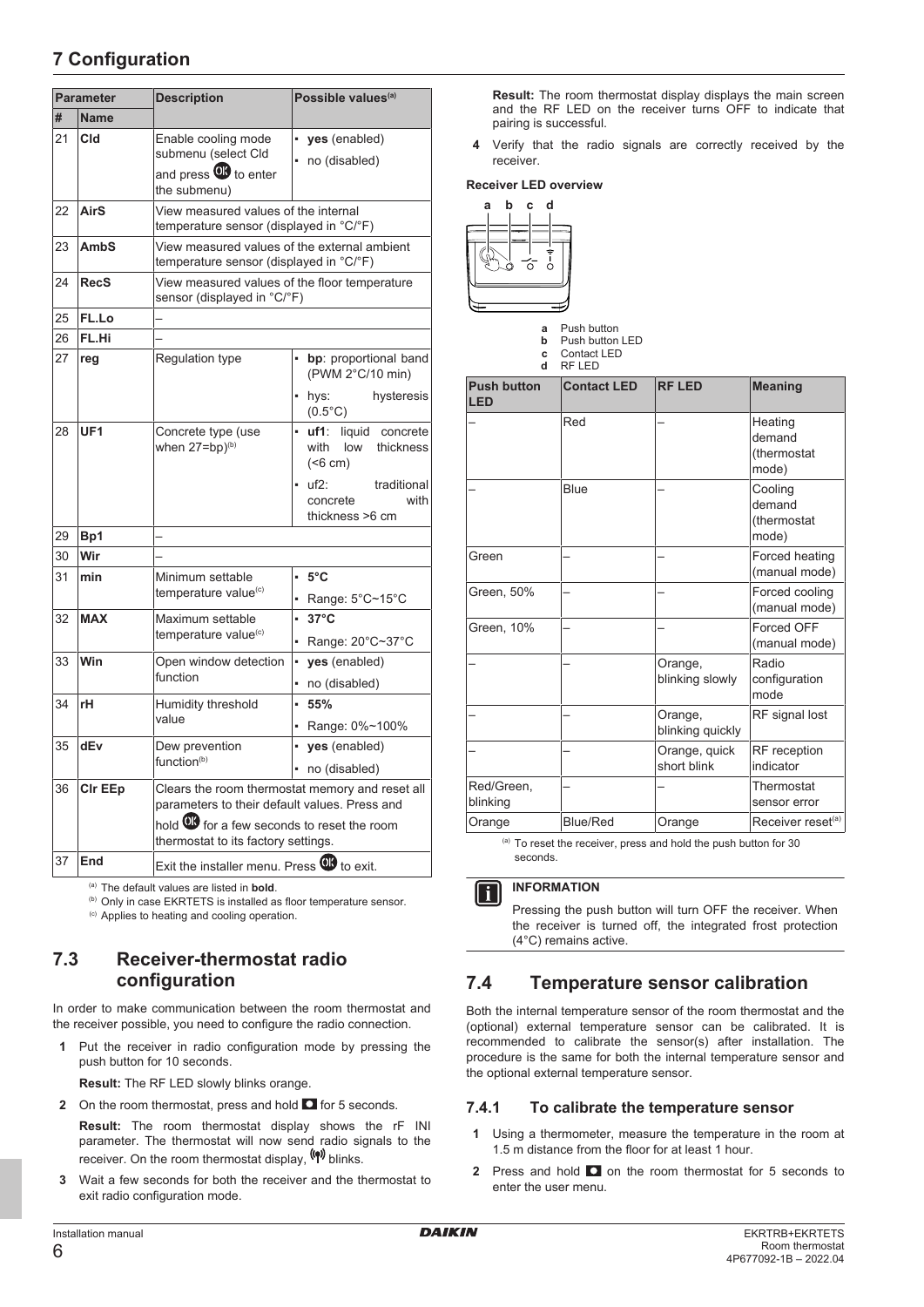- **3** Use to navigation keys to select AirC or AMbC parameter, depending on whether you want to calibrate the internal or (optional) external temperature sensor.
- **4** Press OK to modify the selected parameter. By default it is set to "no".
- **5** Use **a** and **th** to enter the measured value.
- **6** Press OK to confirm.

**Result:** The message "yes" is displayed and the value is stored in the internal memory of the room thermostat.

If needed, the stored calibration value can be erased by pressing  $\Box$ . The message "no" will be displayed, confirming the value has been erased.

# <span id="page-6-0"></span>**7.5 Dew prevention**

For reversible systems, the room thermostat offers 2 ways of managing humidity in order to prevent condensation while cooling.

#### **Humidity percentage threshold**

You can set a threshold value for the humidity percentage. Whenever the room thermostat detects that the humidity percentage exceeds the set threshold, cooling demand is ceased to prevent condensation. Whenever this is the case,  $\bullet$  blinks on the room thermostat display. To change the threshold value (default 55%), set the value for parameter 34 ("**rH**") to the desired value in the installer menu.

#### **Dew prevention function with floor temperature sensor**

If the optional external temperature sensor EKRTETS is installed as floor temperature sensor, parameter 35 ("**dEv**") can be set to "yes" in the installer menu to enable the dew prevention function.

When enabled, this function will continuously compare the temperature measured by the floor temperature sensor against the dew point. The dew point is calculated based on the room temperature and humidity. When the floor temperature drops below or comes too close to the dew point, cooling demand is stopped temporarily to prevent any condensation on the floor. While the dew prevention function is active, blinks on the room thermostat display.

# <span id="page-6-1"></span>**8 Technical specifications**

#### **Room thermostat (EKRTRB)**

| Temperature read out precision                    | Steps of 0.1°C                                      |
|---------------------------------------------------|-----------------------------------------------------|
| Operating temperature                             | $0^{\circ}$ C~40 $^{\circ}$ C                       |
| Setpoint temperature range                        | 5°C~37°C, in steps of 0.5°C                         |
| Holiday mode temperature range                    | $0.5^{\circ}$ C~10 $^{\circ}$ C                     |
| Electrical protection                             | Class II - IP30 (indoor use,<br>pollution degree 2) |
| Power supply                                      | 2 alkaline AAA LR03 1.5V<br>batteries               |
| Battery autonomy                                  | $\sim$ 2 years, depending on usage<br>conditions    |
| Sensing element of internal<br>temperature sensor | NTC 10 $k\Omega$ at 25 $^{\circ}$ C                 |

**Receiver (EKRTRB)**

| Operating temperature                 | $0^{\circ}$ C~40 $^{\circ}$ C                                                                         |
|---------------------------------------|-------------------------------------------------------------------------------------------------------|
| Electrical protection                 | Class $II - IP30$                                                                                     |
| Power supply                          | 1N~50 Hz 230 V                                                                                        |
| Radio frequency and receiving<br>zone | 868 MHz, <10 mW, range of<br>approximately 100 m in open<br>space, 30 m in residential<br>environment |
| Output relays                         | Maximum load 5 A, 230 V                                                                               |

| EKRTRB+EKRTETS        |
|-----------------------|
| Room thermostat       |
| 4P677092-1B - 2022.04 |

| Maximum fuse amp                              | 3 A                   |  |  |
|-----------------------------------------------|-----------------------|--|--|
| Power consumption                             | 15 W (maximum)        |  |  |
| Immunity against voltage surges               | Category III (2.5 kV) |  |  |
| Type of automatic action of the<br>thermostat | 1C                    |  |  |
| <b>External temperature sensor (EKRTETS)</b>  |                       |  |  |

| Sensing element | NTC 10k $\Omega$ at 25°C |
|-----------------|--------------------------|